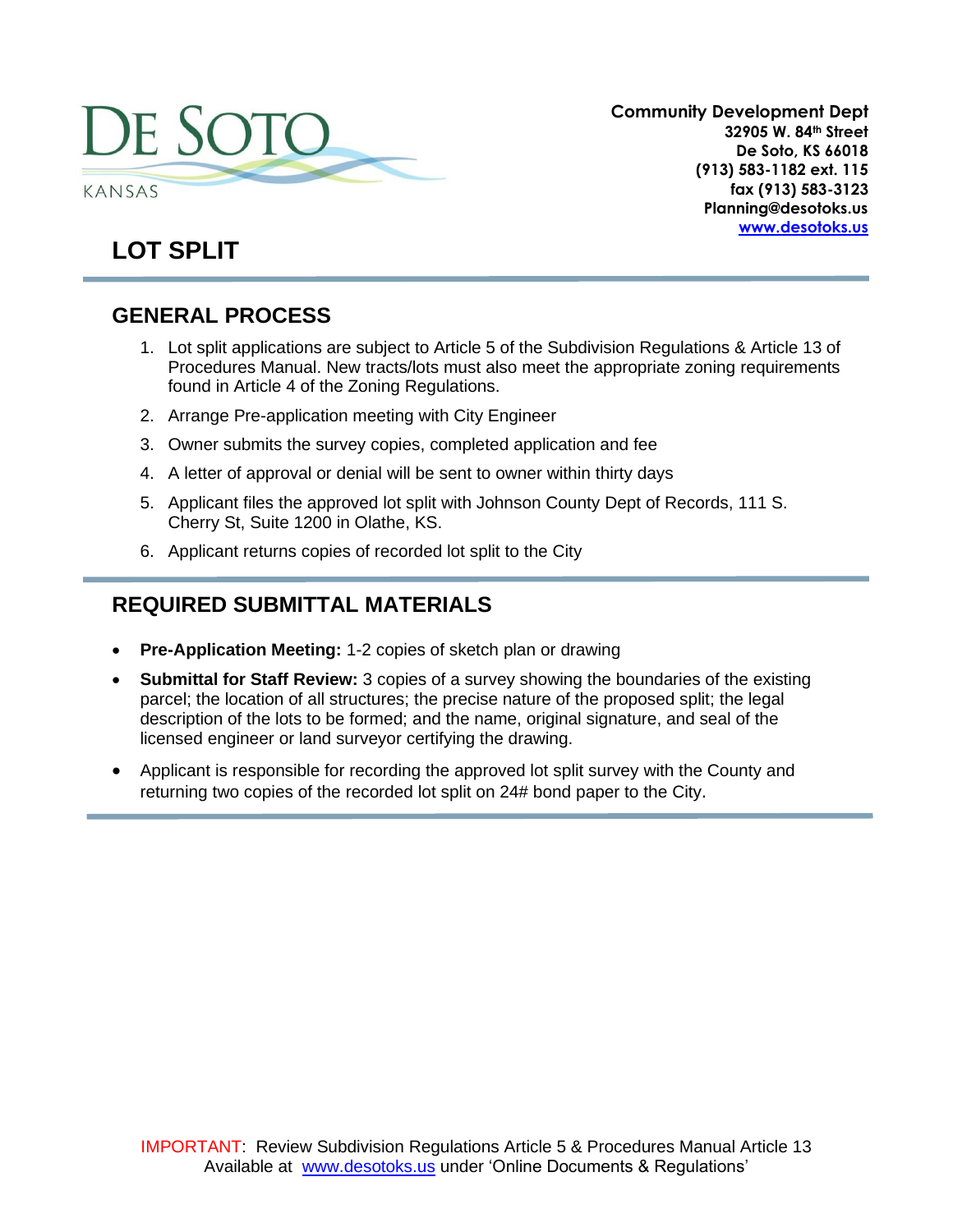# **LOT SPLIT APPLICATION**

#### **Return Form to:**

City of De Soto Planning Department P.O. Box C, 32905 W. 84th Street De Soto, KS 66018 (913) 583-1182 ext. 115 Fax: (913) 583-3123

| For Office Use Only |
|---------------------|
| Application No.:_   |
| Date Filled:        |
| Filing Fee:         |
| Deposit:            |
| Parcel #:           |

### **REQUIRED ATTACHMENTS:**

Copies of certified drawing in accordance with the City's Application and Review Schedule; Legal description of lots to be created;

Name, signature, and seal of the licensed land surveyor who prepared the drawing.

|        | Owner: New York Changes and Changes and Changes and Changes and Changes and Changes and Changes and Changes and Changes and Changes and Changes and Changes and Changes and Changes and Changes and Changes and Changes and Ch |  |
|--------|--------------------------------------------------------------------------------------------------------------------------------------------------------------------------------------------------------------------------------|--|
|        |                                                                                                                                                                                                                                |  |
|        |                                                                                                                                                                                                                                |  |
|        |                                                                                                                                                                                                                                |  |
|        | Name of Subdivider:<br><u> Name of Subdivider:</u>                                                                                                                                                                             |  |
|        |                                                                                                                                                                                                                                |  |
|        |                                                                                                                                                                                                                                |  |
|        |                                                                                                                                                                                                                                |  |
|        |                                                                                                                                                                                                                                |  |
|        | Company: <u>company:</u>                                                                                                                                                                                                       |  |
|        |                                                                                                                                                                                                                                |  |
|        |                                                                                                                                                                                                                                |  |
| Email: |                                                                                                                                                                                                                                |  |